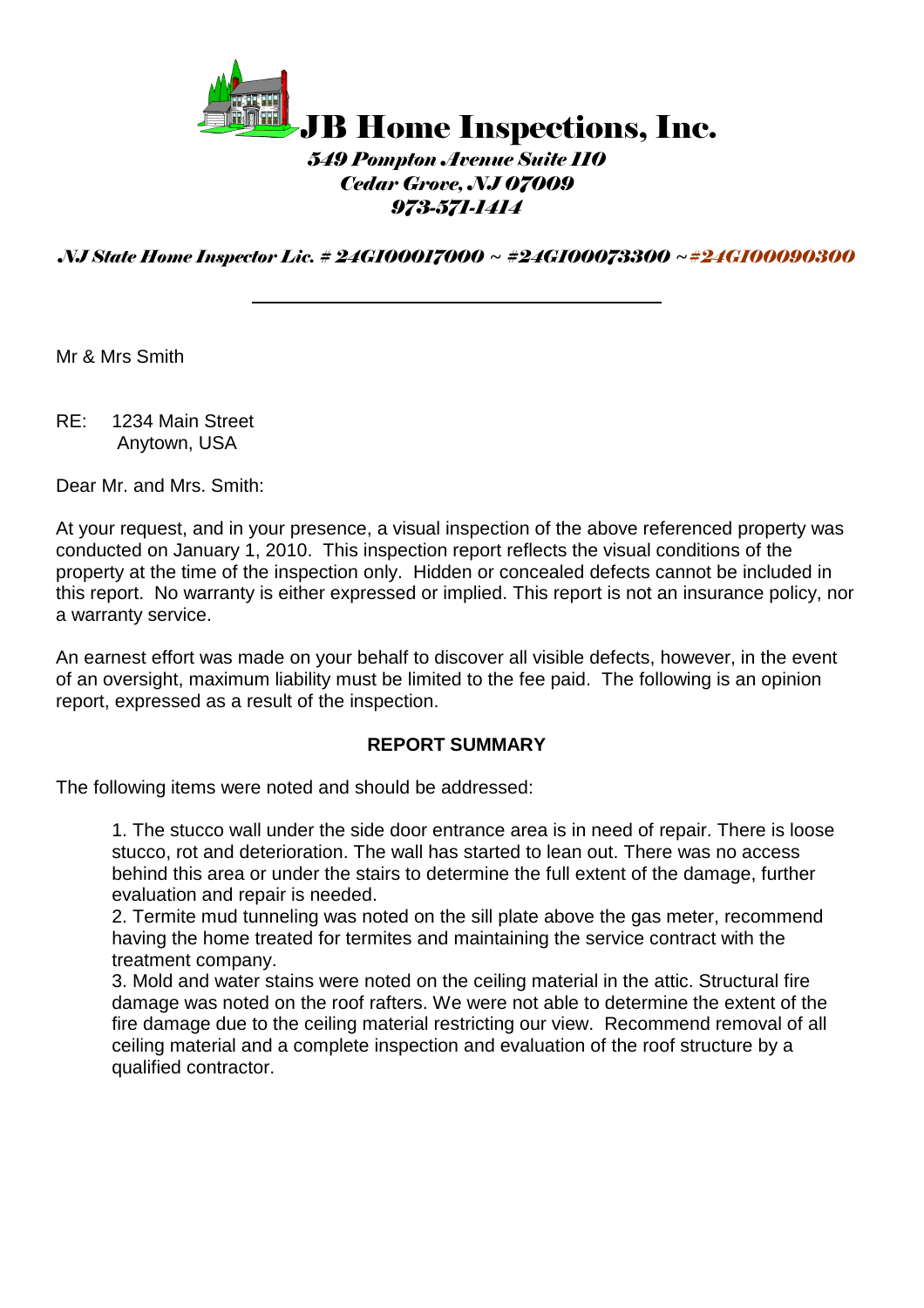4. The ceiling mounted heater in the garage and the wall mounted heater in the basement were not operational at time of inspection.

5. It was noted that the sub panel in the garage had the ground and neutral wires improperly connected to the same buss bar. There are two circuit breakers with multiple wires improperly connected to them, further evaluation and repair is recommended. Knob and Tube electrical wiring may exist in areas of the home that were not visible during the inspection. This type of wiring is outdated and replacement will be needed, further evaluation and repairs by a licensed electrician are recommended.

Each of these items will likely require further evaluation and repair by licensed trades people. Obtain competitive estimates for these items. Other items are also noted in the following report and should receive attention, but the majority are the result of normal wear and tear.

Enclosed you will find a copy of your Termite Inspection Report for your use. The results of your radon will follow shortly under separate cover.

Thank you for selecting our firm to do your pre-purchase home inspection. If you have any questions regarding the inspection report or the home, please feel free to call us.

Sincerely,

**JB Home Inspections**

enclosure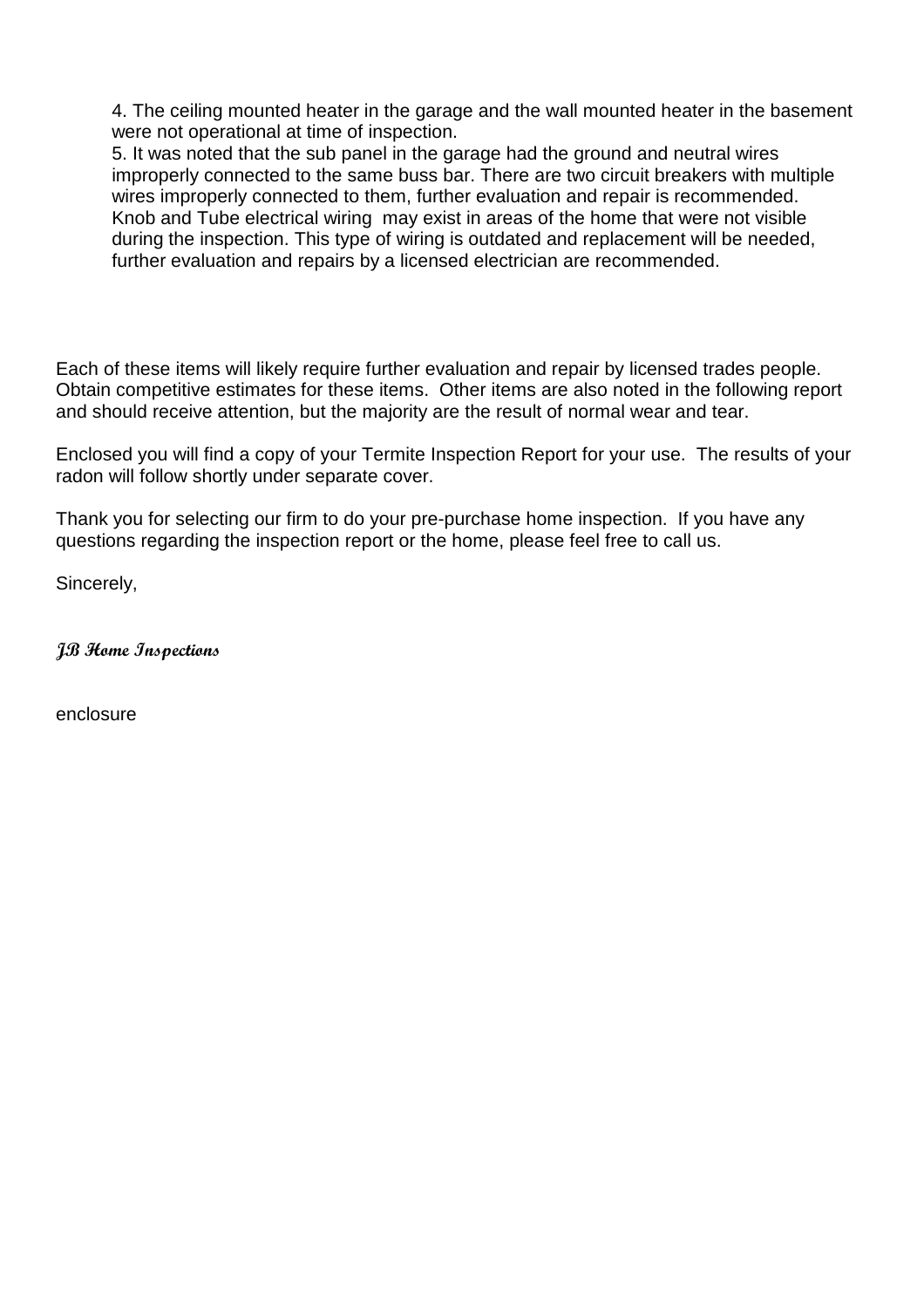# JB HOME INSPECTIONS, INC.

### "BUY WITH PEACE OF MIND"



### **CLIENT**

Mr & Mrs Smith

### **INSPECTION LOCATION**

 1234 Main Street Anytown, USA

File# XXXXXX

January 1, 2010

549 Pompton Avenue Suite 110~ Cedar Grove, NJ 07009 ~ (973)571-1414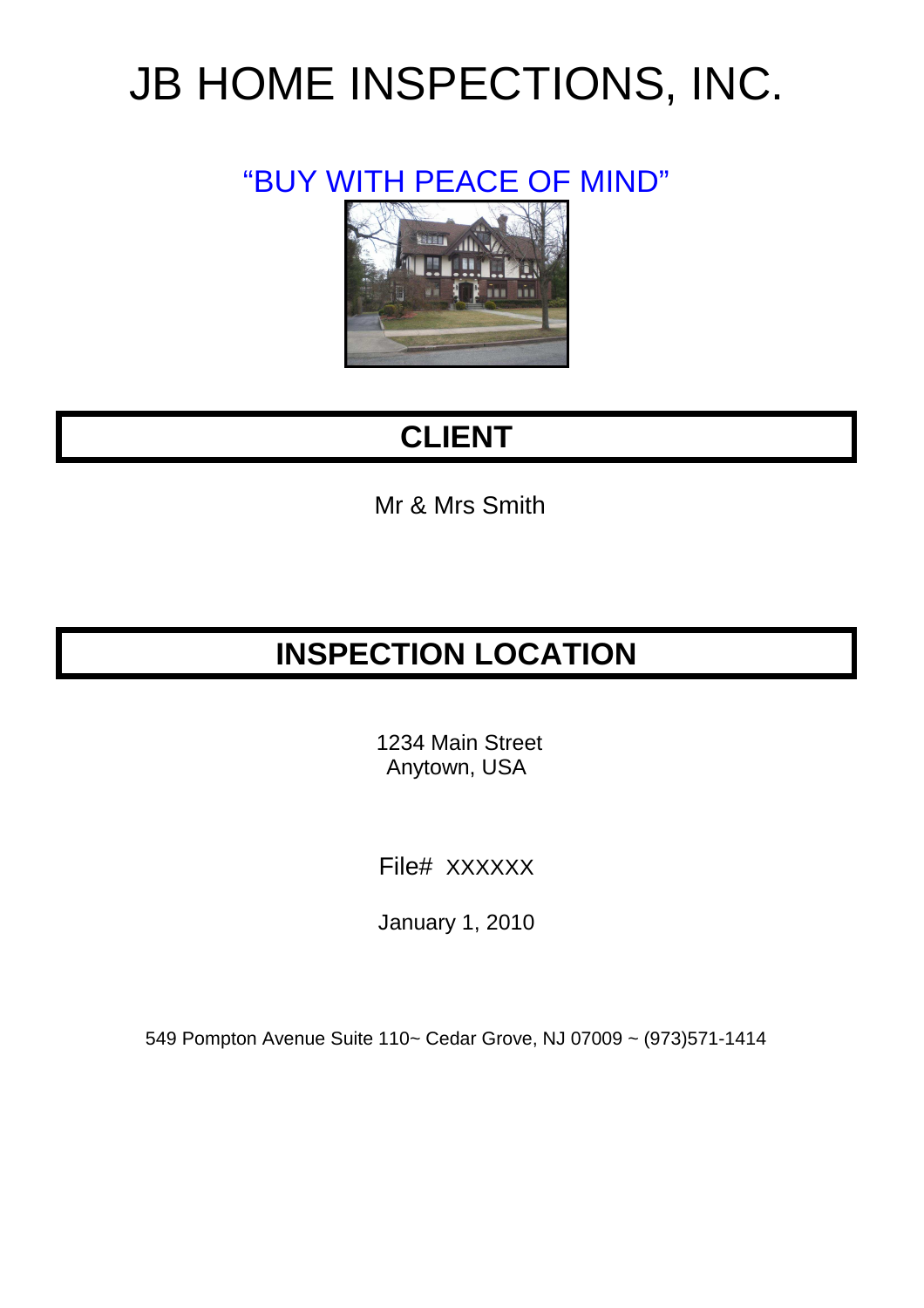#### **ENVIRONMENTAL:**

#### **The following environmental inspection items are based on a visual inspection only.**

Underground oil storage tank: **Recommend inquiring with the seller and the township as to the possibility of an oil tank on the property.** 

#### **Further inspection for the presence of oil tanks and soil testing is recommended.**

|            |                   | []No tank present []Tank in use []Not in use $[X]$ Unknown |                     |               |
|------------|-------------------|------------------------------------------------------------|---------------------|---------------|
|            |                   |                                                            |                     |               |
|            |                   |                                                            |                     |               |
|            | Aboveground tank: |                                                            |                     |               |
|            |                   |                                                            |                     |               |
| Condition: | []Appears ok      |                                                            | []No shut off valve | []Leaks Noted |
|            |                   | Additional notes: Additional notes:                        |                     |               |
|            |                   |                                                            |                     |               |

Asbestos: Any indication of possible asbestos has to be confirmed by a certified laboratory. Location of possible asbestos: N/A

Lead Paint: The Environmental Protection Agency's Lead Paint Disclosure Law requires that the seller in a real estate transaction provide a written disclosure to the buyer of the property. Homes built after 1978 are considered to be lead paint free. In homes built prior to 1978 it is suspected that lead base paints have been used. Positive identification can only be done through testing by a state certified inspector or laboratory.

Lead based paint suspected: [x]yes []no []peeling

Radon Canister Number : 815709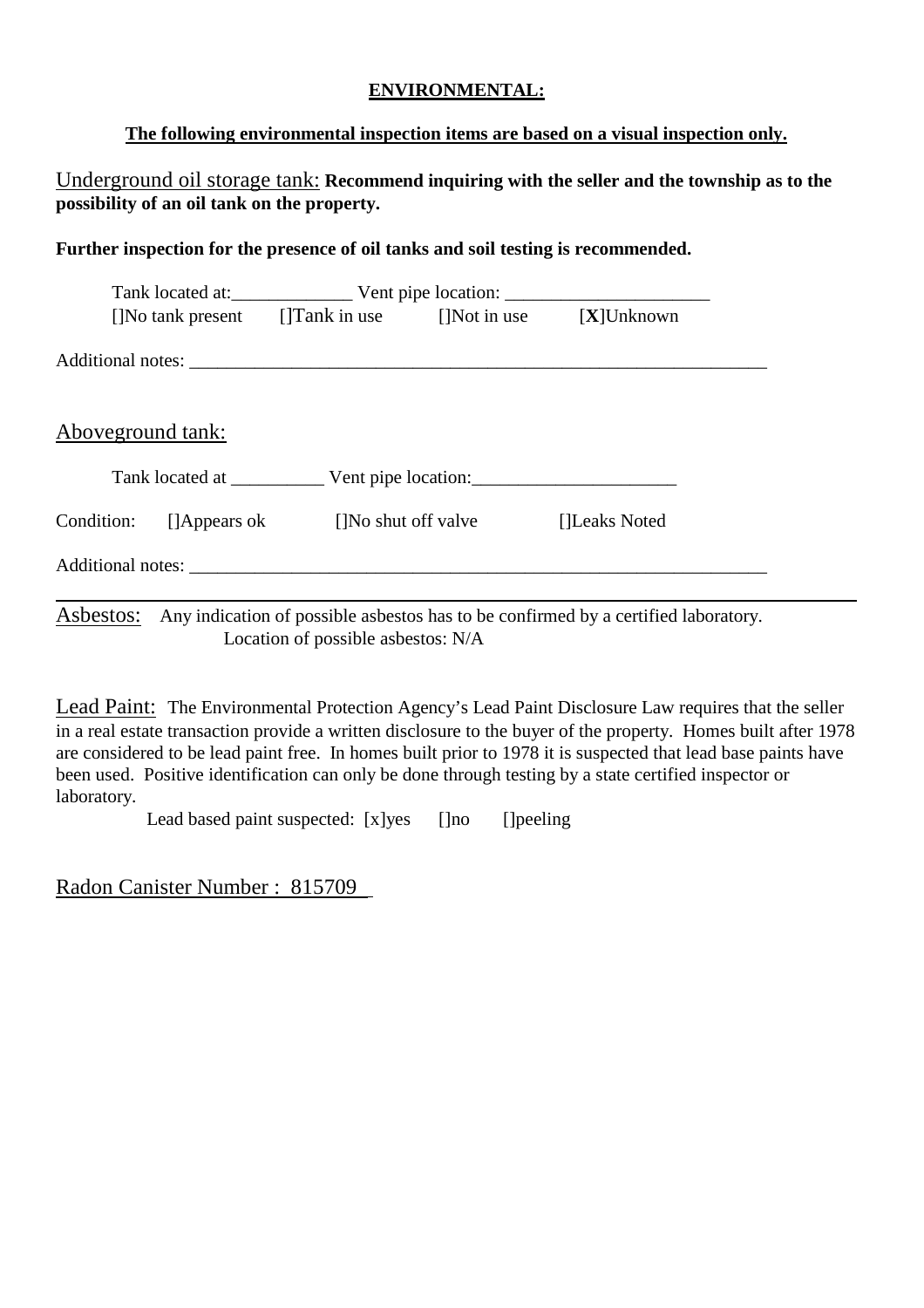## **Report Table of Contents**

| INSPECTION CONDITIONS             | 6  |
|-----------------------------------|----|
| EXTERIOR - FOUNDATION - BASEMENT  | 8  |
| ROOF SYSTEM                       | 10 |
| <b>PLUMBING</b>                   | 12 |
| <b>GROUNDS</b>                    | 15 |
| <b>HEATING - AIR CONDITIONING</b> | 16 |
| <b>ELECTRICAL SYSTEM</b>          | 17 |
| <b>INTERIOR</b>                   | 18 |
| <b>GARAGE - CARPORT</b>           | 19 |
| KITCHEN - APPLIANCES - LAUNDRY    | 20 |
| <b>BATHROOMS</b>                  | 21 |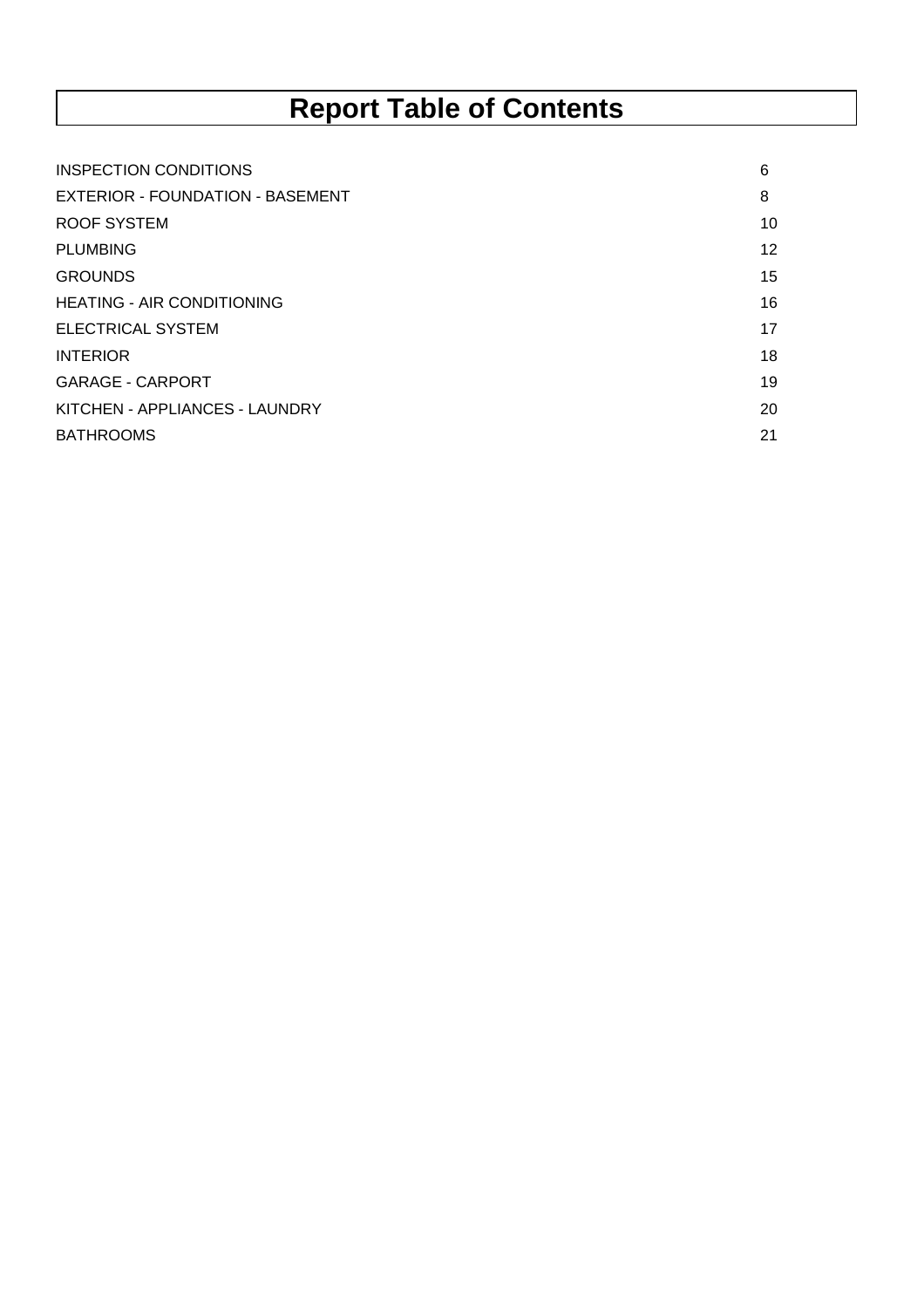#### **CLIENT & SITE INFORMATION:**

| FILE #:                                                | Sample Report    |
|--------------------------------------------------------|------------------|
| DATE OF INSPECTION:                                    | January 1, 2010  |
| TIME OF INSPECTION:                                    | 09:00 AM         |
| <b>CLIENT NAME:</b>                                    | Mr & Mrs Smith   |
| CLIENT FAX #:                                          |                  |
| <b>INSPECTION SITE:</b>                                | 1234 Main Street |
| <b>INSPECTION SITE</b><br>CITY/STATE/ZIP:              | Anytown, USA     |
| <b>CLIMATIC CONDITIONS:</b>                            |                  |
| <b>WFATHFR:</b>                                        | Partly Cloudy    |
| <b>SOIL CONDITIONS:</b>                                | Frozen           |
| <b>APPROXIMATE OUTSIDE</b><br><b>TEMPERATURE in F:</b> | 30               |
| <b>BUILDING CHARACTERISTICS:</b>                       |                  |
| <b>MAIN FNTRY FACES:</b>                               | West             |
| <b>ESTIMATED AGE OF HOUSE:</b>                         | 100              |
| <b>BUILDING TYPE:</b>                                  | 1 family         |
| <b>STORIES:</b>                                        | 3                |
| <b>SPACE BELOW GRADE:</b>                              | Basement         |
| <b>UTILITY SERVICES:</b>                               |                  |
| <b>WATER SOURCE:</b>                                   | Public           |
| <b>SEWAGE DISPOSAL:</b>                                | Public           |
| <b>UTILITIES STATUS:</b>                               | All utilities on |
| OTHER INFORMATION:                                     |                  |
| <b>HOUSE OCCUPIED?</b>                                 | Yes              |
| <b>CLIENT PRESENT:</b>                                 | Yes              |

#### REPORT LIMITATIONS

This report is intended only as a general guide to help the client make his own evaluation of the overall condition of the home, and is not intended to reflect the value of the premises, nor make any representation as to the advisability of purchase. The report expresses the personal opinions of the inspector, based upon his visual impressions of the conditions that existed at the time of the inspection only. The inspection and report are not intended to be technically exhaustive, or to imply that every component was inspected, or that every possible defect was discovered. No disassembly of equipment, opening of walls, moving of furniture, appliances or stored items, or excavation was performed. All components and conditions which by the nature of their location are concealed, camouflaged or difficult to inspect are excluded from the report.

Systems and conditions which are not within the scope of the building inspection include, but are not limited to: formaldehyde, lead paint, asbestos, toxic or flammable materials, and other environmental hazards; pest infestation, playground equipment, efficiency measurement of insulation or heating and cooling equipment, internal or underground drainage or plumbing, any systems which are shut down or otherwise secured; water wells (water quality and quantity) zoning ordinances; intercoms; security systems; heat sensors; cosmetics or building code conformity. Any general comments about these systems and conditions are informational only and do not represent an inspection.

The inspection report should not be construed as a compliance inspection of any governmental or non governmental codes or regulations. The report is not intended to be a warranty or guarantee of the present or future adequacy or performance of the structure, its systems, or their component parts. This report does not constitute any express or implied warranty of merchantability or fitness for use regarding the condition of the property and it should not be relied upon as such. Any opinions expressed regarding adequacy, capacity, or expected life of components are general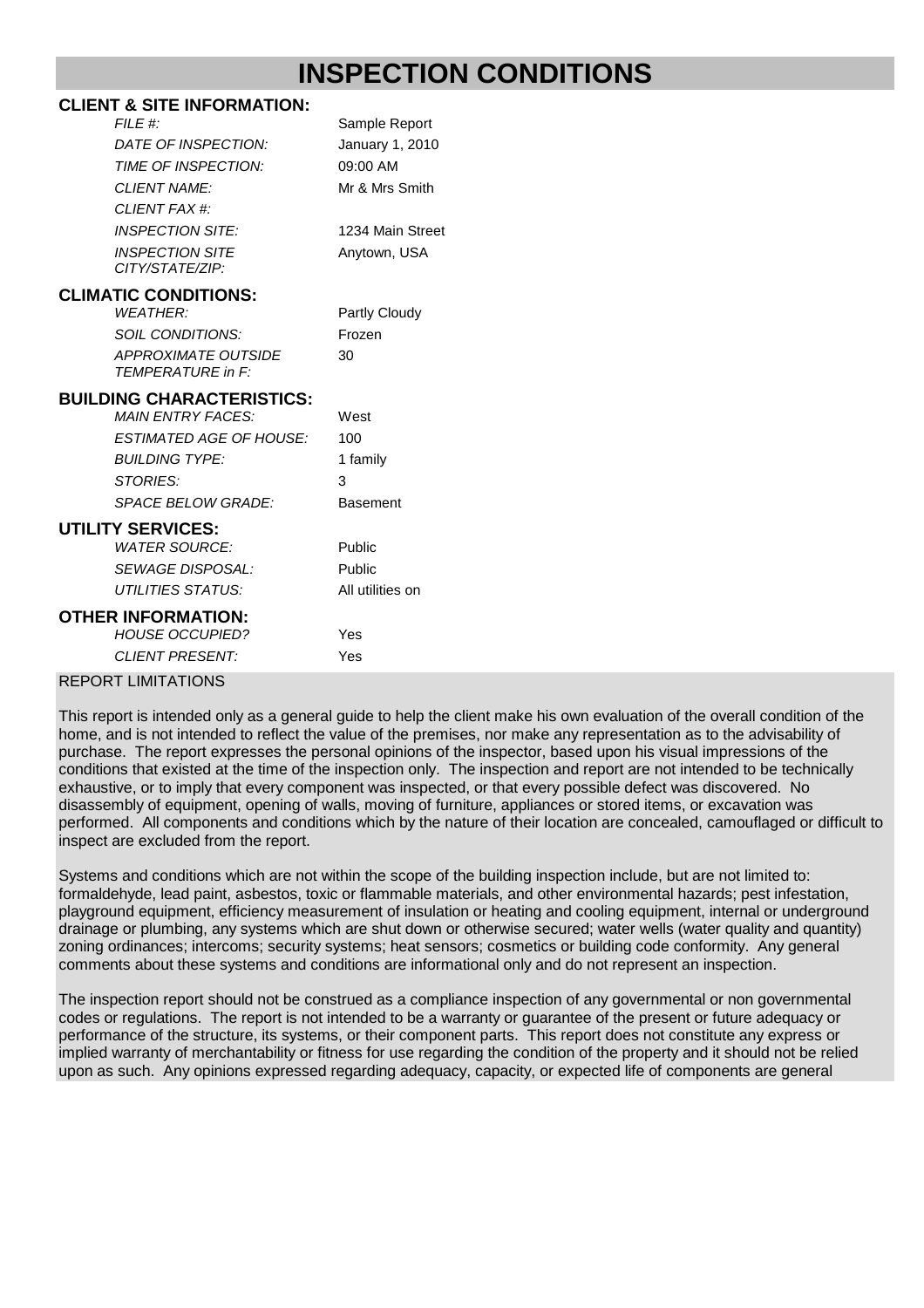estimates based on information about similar components and occasional wide variations are to be expected between such estimates and actual experience.

We certify that our inspectors have no interest, present or contemplated, in this property or its improvement and no involvement with tradespeople or benefits derived from any sales or improvements. To the best of our knowledge and belief, all statements and information in this report are true and correct.

Should any disagreement or dispute arise as a result of this inspection or report, it shall be decided by arbitration and shall be submitted for binding, non-appealable arbitration to the American Arbitration Association in accordance with its Construction Industry Arbitration Rules then obtaining, unless the parties mutually agree otherwise. In the event of a claim, the Client will allow the Inspection Company to inspect the claim prior to any repairs or waive the right to make the claim. Client agrees not to disturb or repair or have repaired anything which may constitute evidence relating to the complaint, except in the case of an emergency.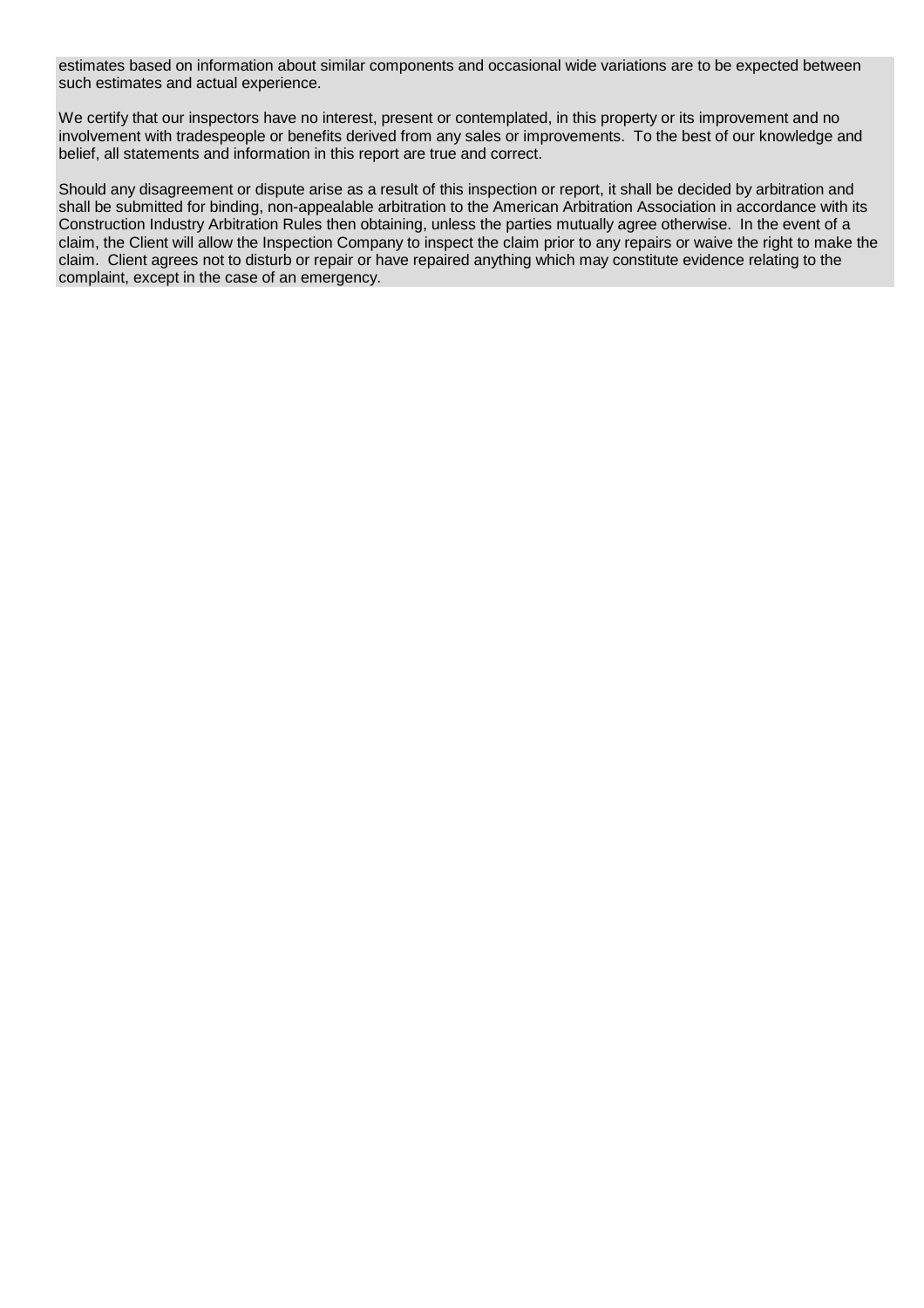### **EXTERIOR - FOUNDATION - BASEMENT**

Areas hidden from view by finished walls or stored items can not be judged and are not a part of this inspection. Minor cracks are typical in many foundations and most do not represent a structural problem. If major cracks are present along with bowing, we routinely recommend further evaluation be made by a qualified structural engineer. All exterior grades should allow for surface and roof water to flow away from the foundation. All concrete floor slabs experience some degree of cracking due to shrinkage in the drying process. In most instances floor coverings prevent recognition of cracks or settlement in all but the most severe cases. Where carpeting and other floor coverings are installed, the materials and condition of the flooring underneath cannot be determined.

#### **WALLS:**

MATERIAL: Stucco CONDITION:



Cracks noted are typical

The stucco wall under the side door entrance area is in need of repair. There is loose stucco, rot and deterioration. The wall has started to lean out. There was no access behind this area or under the stairs to determine the full extent of the damage, further evaluation and repair is needed.

**TRIM:**

MATERIAL: Wood CONDITION:



Rot was noted under the side kitchen window, on the rear kitchen windows and some various areas around the exterior.

There was mold and mildew on the first and second floor trim in the rear.

There is a section of the soffit that is missing on the rear of the garage at the main beam for the deck. Repairs are recommended.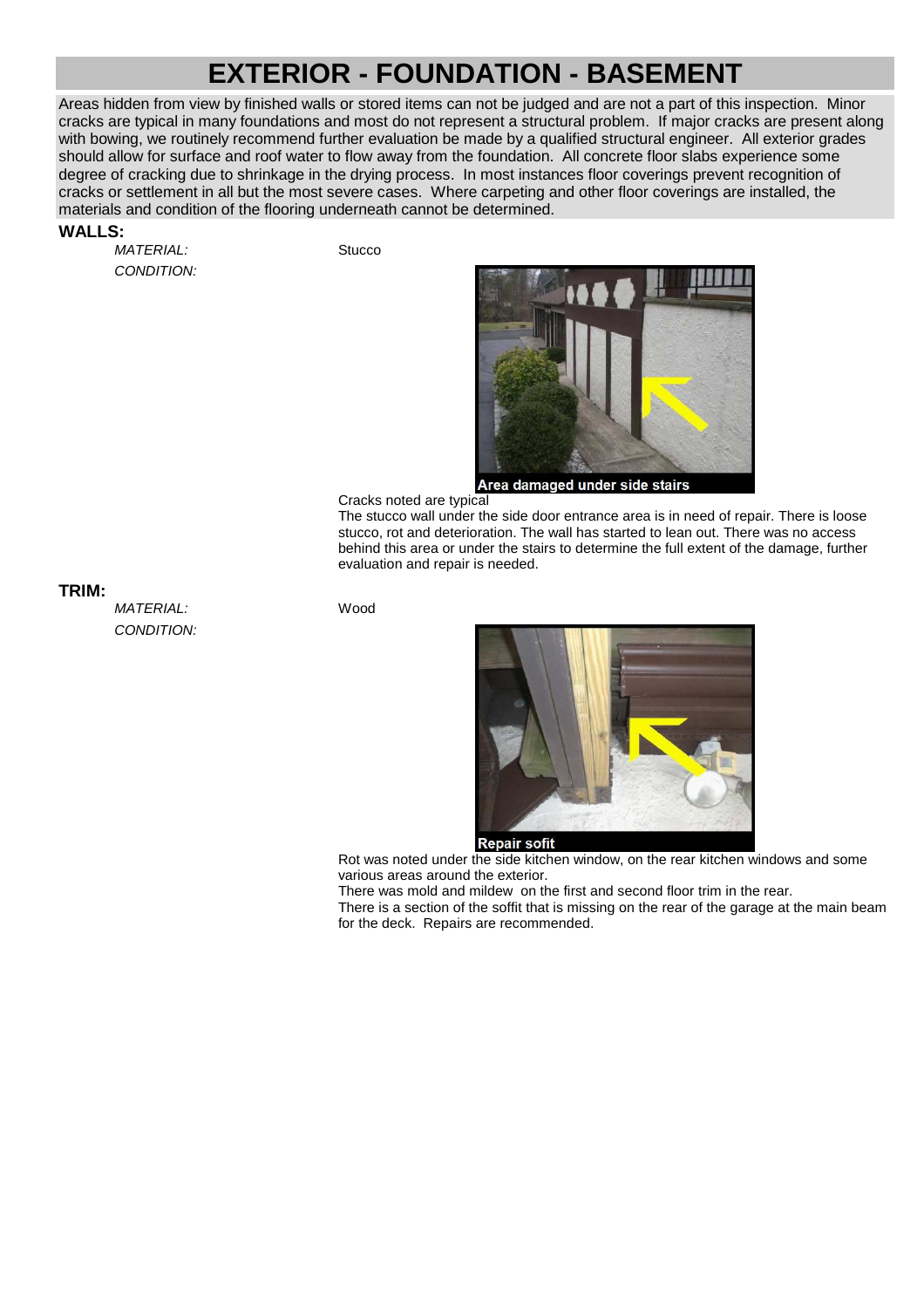

#### **CHIMNEY:**

MATERIAL: Brick

CONDITION: Noted poor quality work on both chimneys above the roof line. The poor quality of the work will reduce the life expectancy associated with the repair.

**BASEMENT/CRAWL SPACE:**

BASEMENT WALLS - TYPE: Poured concrete, Brick BEAMS: Beams are not fully visible FLOOR JOISTS: This item is not fully visible COLUMNS/SUPPORTS: Area is not fully visible BASEMENT FLOOR AND DRAINAGE: OTHER OBSERVATIONS:

Basement is fully accessible Viewing was restricted by finished ceiling, finished walls Basement is finished Stairs and handrail serviceable Basement door appears serviceable CONDITION: Appears serviceable, This area was not visible Appears serviceable



Termite mud tunneling<br>Termite mud tunneling was noted on the sill plate above the gas meter, recommend having the home treated for termites and maintaining the service contract with the treatment company.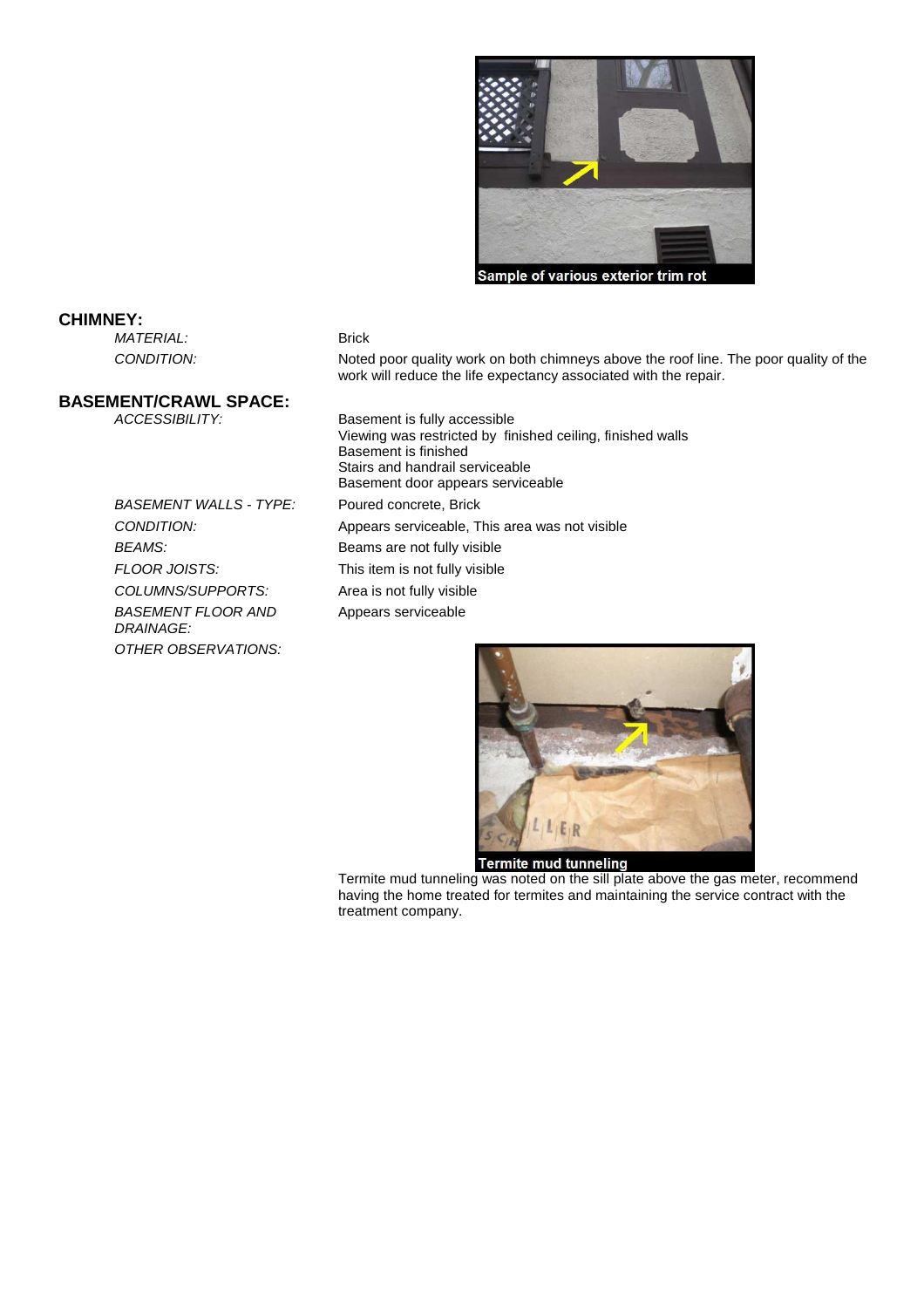### **ROOF SYSTEM**

The foregoing is an opinion of the general quality and condition of the roofing material. The inspector cannot and does not offer an opinion or warranty as to whether the roof leaks or may be subject to future leakage. This report is issued in consideration of the foregoing disclaimer. The only way to determine whether a roof is absolutely water tight is to observe it during a prolonged rainfall. Many times, this situation is not present during the inspection.

#### **ATTIC AND INSULATION:**

ACCESSIBILITY AND CONDITION:



Fire damaged roof rafte

Attic is full size Conventional framing

Accessible, Viewing was limited

Mold and water stains were noted on the ceiling material in the attic. Structural fire damage was noted on the roof rafters. We were not able to determine the extent of the fire damage due to the ceiling material restricting our view. Recommend removal of all ceiling material and a complete inspection and evaluation of the roof structure by a qualified contractor.



Fire damage, mold & water stains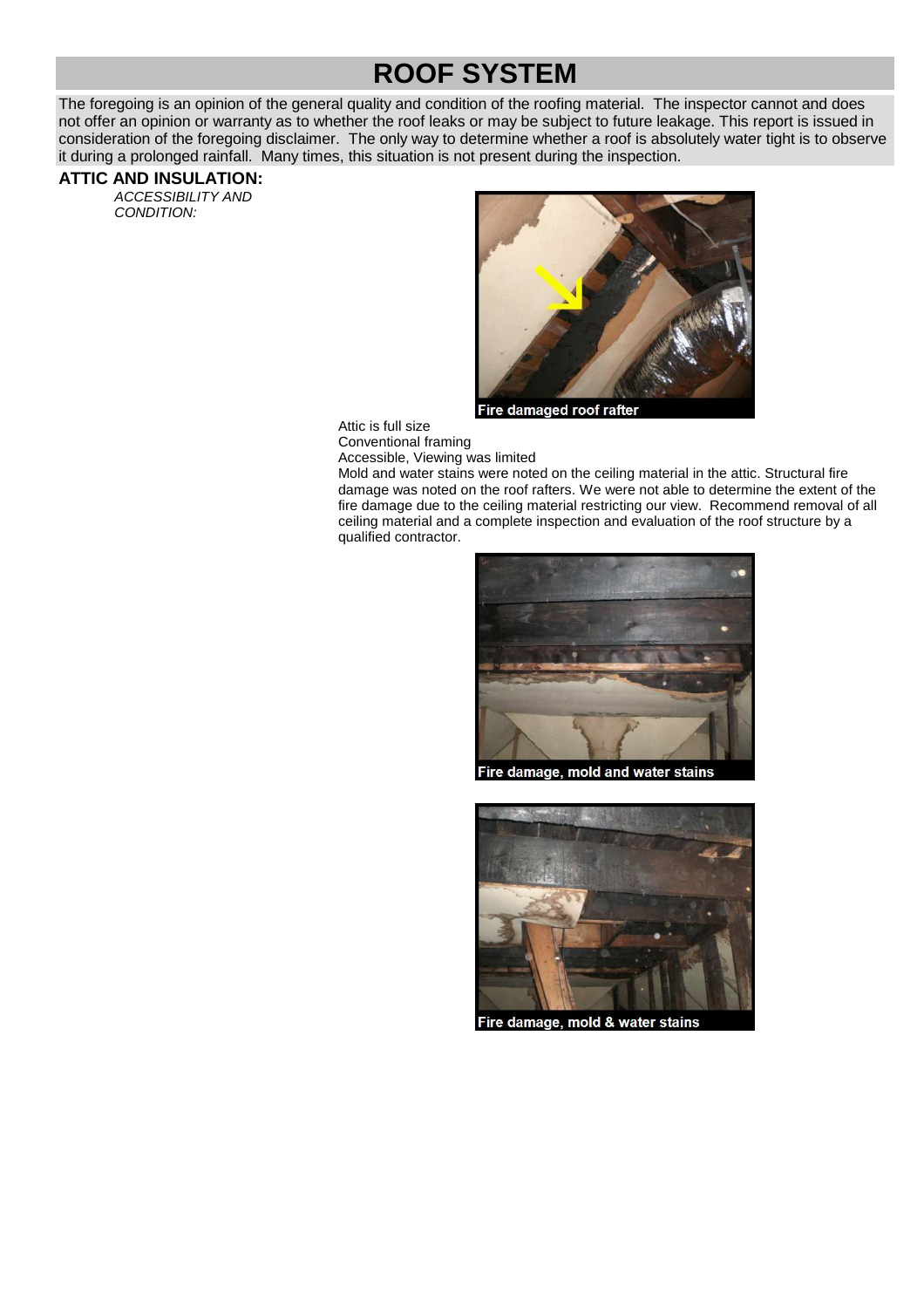#### INSULATION TYPE AND CONDITION:



Fiberglass batts insulation has been disturbed in some areas

#### Gable, Flat roof

TYPE: Composition shingles, Rolled composition, Rubber ROOF ACCESS: Viewed from window, Viewed from ground with binoculars ROOF COVERING STATUS: Appears serviceable/within useful life

#### **EXPOSED FLASHINGS:**

TYPE AND CONDITION: Metal

Noted the flashing on the rear chimney and along the second floor deck off the master bedroom has been improperly sealed with tar

### **GUTTERS & DOWNSPOUTS:**

TYPE & CONDITION: Full, Built-in

Appears serviceable The end cap is missing on the front cover

### **ROOF:**

 $AGE$  10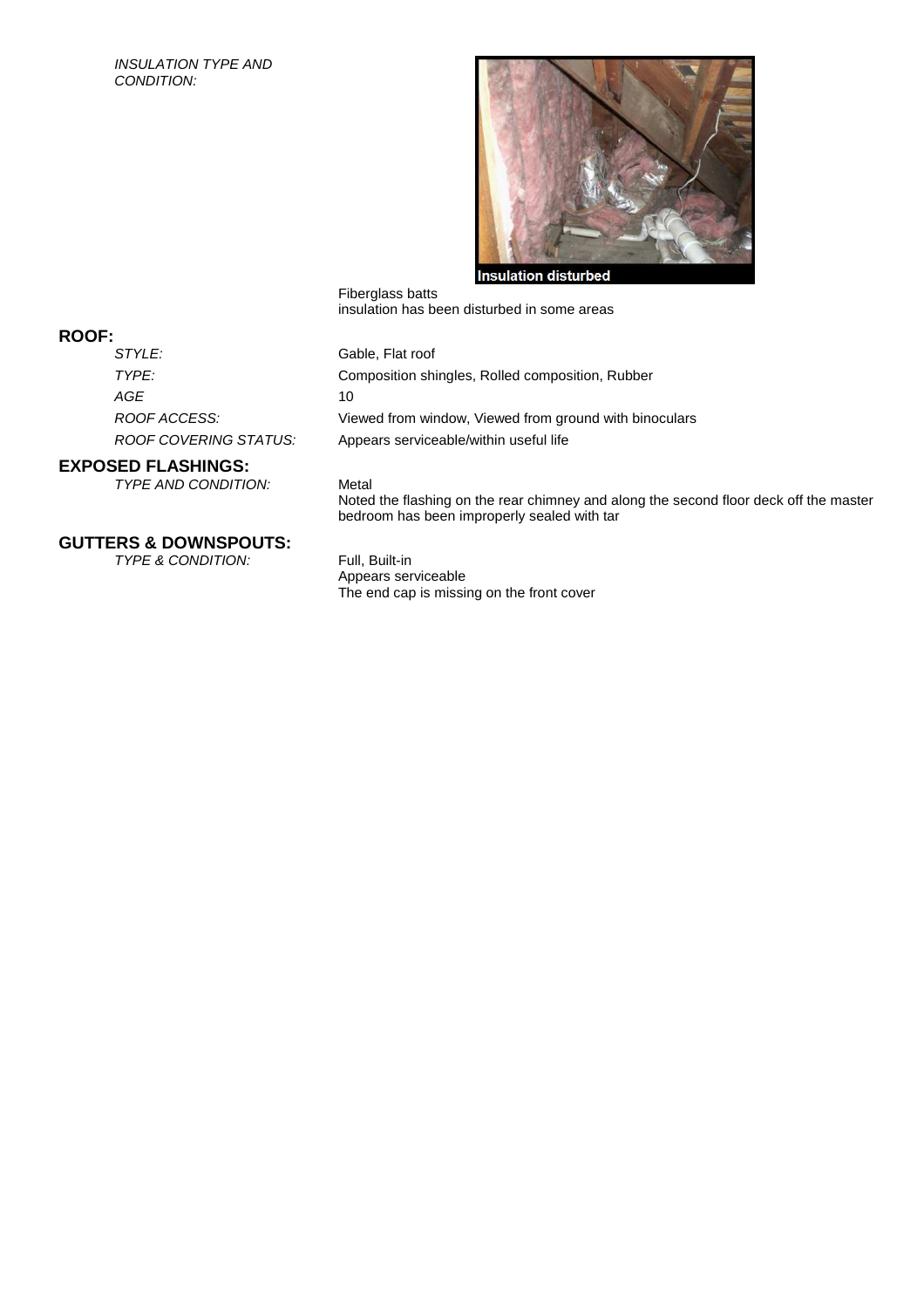### **PLUMBING**

Water quality or hazardous materials (lead) testing is available from local testing labs. All underground piping related to water supply, waste, or sprinkler use are excluded from this inspection. Leakage or corrosion in underground piping cannot be detected by a visual inspection. The temperature pressure relief valve, at the upper portion of the water heater, is a required safety valve which should be connected to a drain line of proper size terminating just above floor elevation. If no drain is located in the floor a catch pan should be installed with a drain extending to a safe location. The steam caused by a blow-off can cause scalding. Improper installations should be corrected.

#### **MAIN LINE:**

MATERIAL: Copper CONDITION:



Water meter is located Basement Appears serviceable

**SUPPLY LINES:**

MATERIAL: Copper CONDITION:



Appears serviceable, Minor corrosion is noted

Noted two pipes in the front of the home that we were not able to determine the need for. One pipe exits the front of the home next to the master bathroom window and one exits the front of the home near the ground level to the right side of the front stairs, further evaluation is recommended.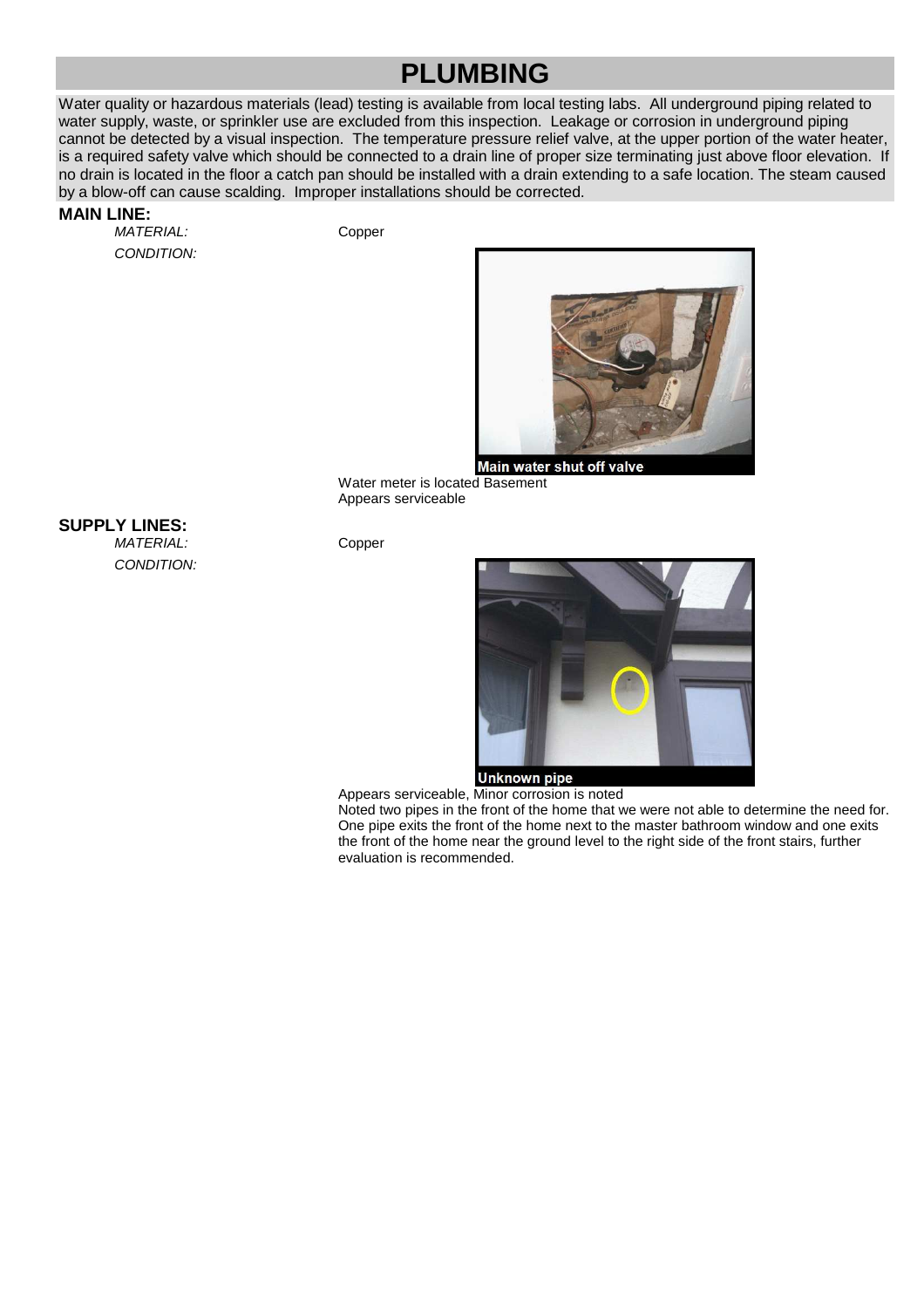

**WASTE LINES:**

**HOSE FAUCETS:**<br>OPERATION:

#### **WATER HEATER:**

SIZE: 50 Gallons  $AGE$  3 LOCATION: Basement

#### **FUEL SYSTEM:**

METER/TANK LOCATION-CONDITION:

CONDITION: Appears serviceable, Lines not fully visible Shut off for the winter TYPE: A.O. Smith 40,000BTU Gas CONDITION: Appears serviceable Pressure relief valve noted, not tested Flue vent intact A water shutoff valve is installed

Cast Iron, Galvanized, Plastic



Meter located at basement

Rust and deterioration was noted on the gas pipe under the deck replacement is needed.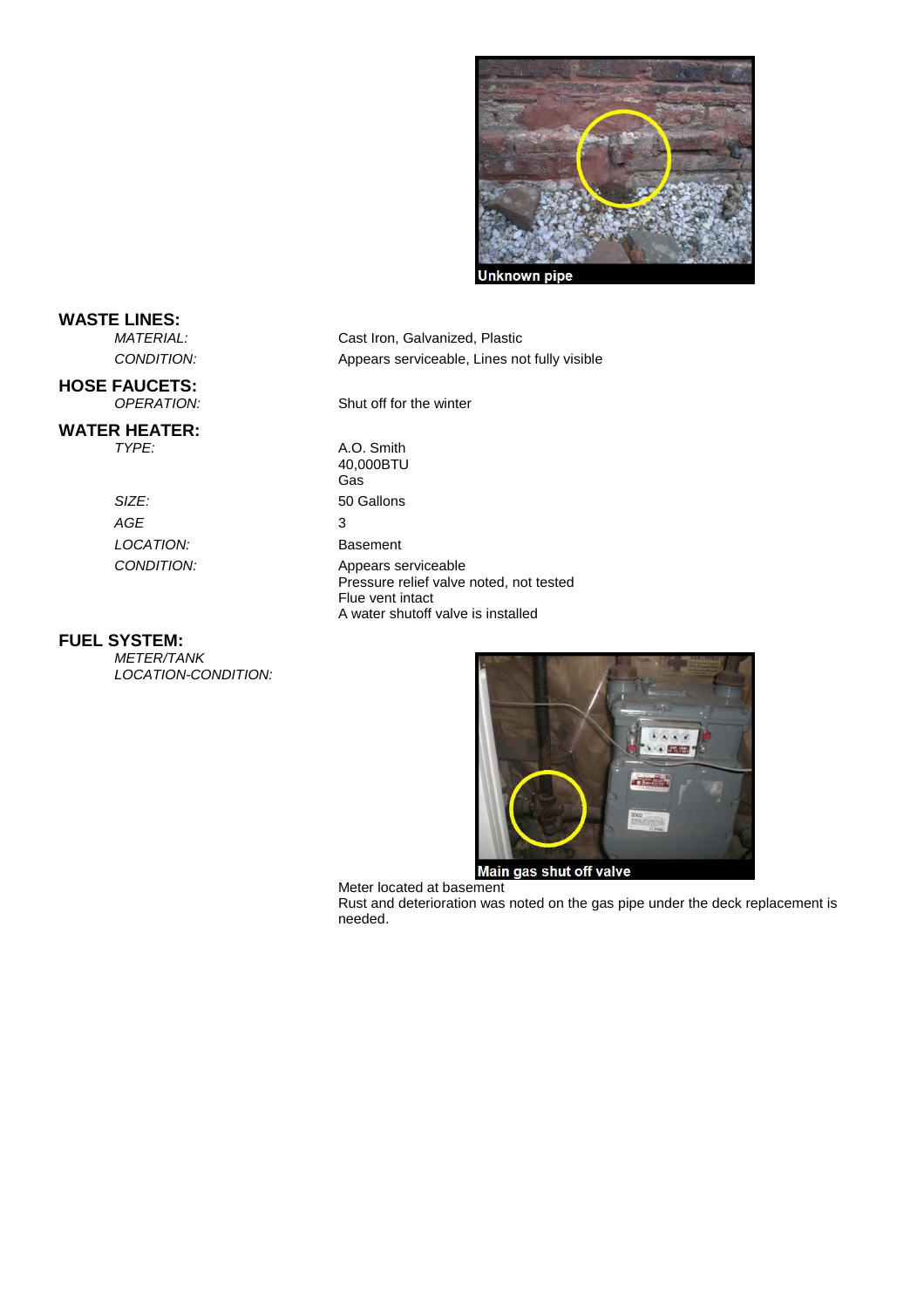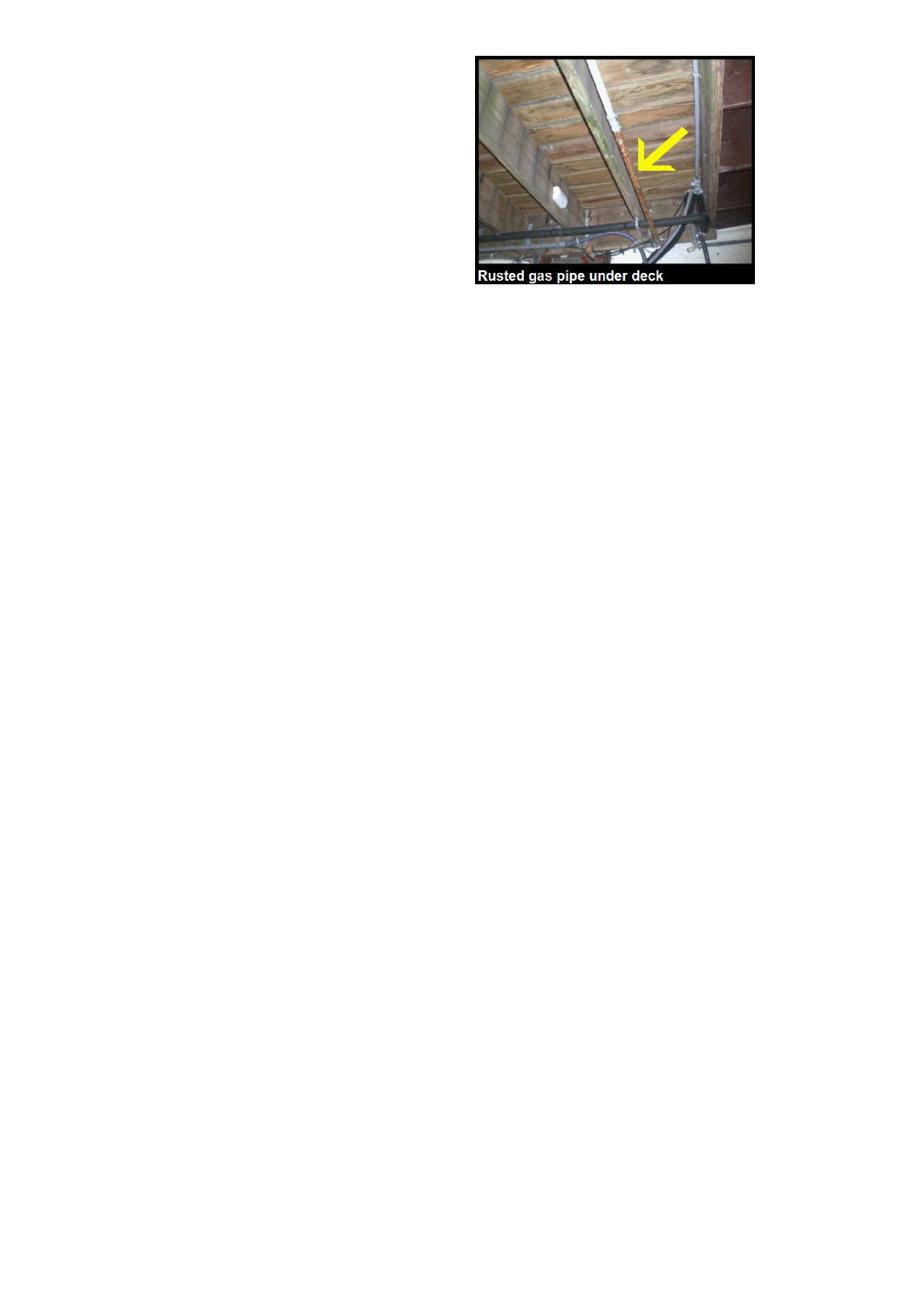### **GROUNDS**

This inspection is not intended to address or include any geological conditions or site stability information. For information concerning these conditions, a geologist or soils engineer should be consulted. Any reference to grade is limited to only areas around the exterior of the exposed areas of foundation or exterior walls. This inspection is visual in nature and does not attempt to determine drainage performance of the site or the condition of any underground piping, including municipal water and sewer service piping or septic systems. Decks and porches are often built close to the ground, where no viewing or access is possible. These areas as well as others too low to enter, or in some other manner not accessible, are excluded from the inspection and are not addressed in the report. We routinely recommend that inquiry be made with the seller about knowledge of any prior foundation or structural repairs. **DRIVEWAY:**

| URIVEWAI.                      |                                                                                                                                                                                             |
|--------------------------------|---------------------------------------------------------------------------------------------------------------------------------------------------------------------------------------------|
| <b>TYPE</b>                    | Asphalt                                                                                                                                                                                     |
| <b>CONDITION</b>               | Appears serviceable                                                                                                                                                                         |
| <b>SIDEWALKS:</b>              |                                                                                                                                                                                             |
| TYPE:                          | Concrete                                                                                                                                                                                    |
| CONDITION:                     | Tripping hazards noted<br>Recommend re-pointing the front and side walkways                                                                                                                 |
| <b>LANDSCAPING:</b>            |                                                                                                                                                                                             |
| CONDITION:                     | Maintained<br>An underground sprinkler system was noted on this property, this is not a part of the<br>home inspection, recommend contacting a qualified contractor for further evaluation. |
| <b>GRADING:</b>                |                                                                                                                                                                                             |
| SITE:                          | Gentle slope<br>Grade at foundation appears serviceable                                                                                                                                     |
| <b>DECKS:</b>                  |                                                                                                                                                                                             |
| TYPF:                          | Wood                                                                                                                                                                                        |
| CONDITION:                     | Appears serviceable<br>Noted some over spacing on the handrail balusters                                                                                                                    |
| <b>EXTERIOR STAIRS/STOOPS:</b> |                                                                                                                                                                                             |
| CONDITION:                     | Front: Appears serviceable. Some minor deterioration was noted on the side stairs,<br>Handrails serviceable<br>Side: Appears serviceable, Handrails serviceable                             |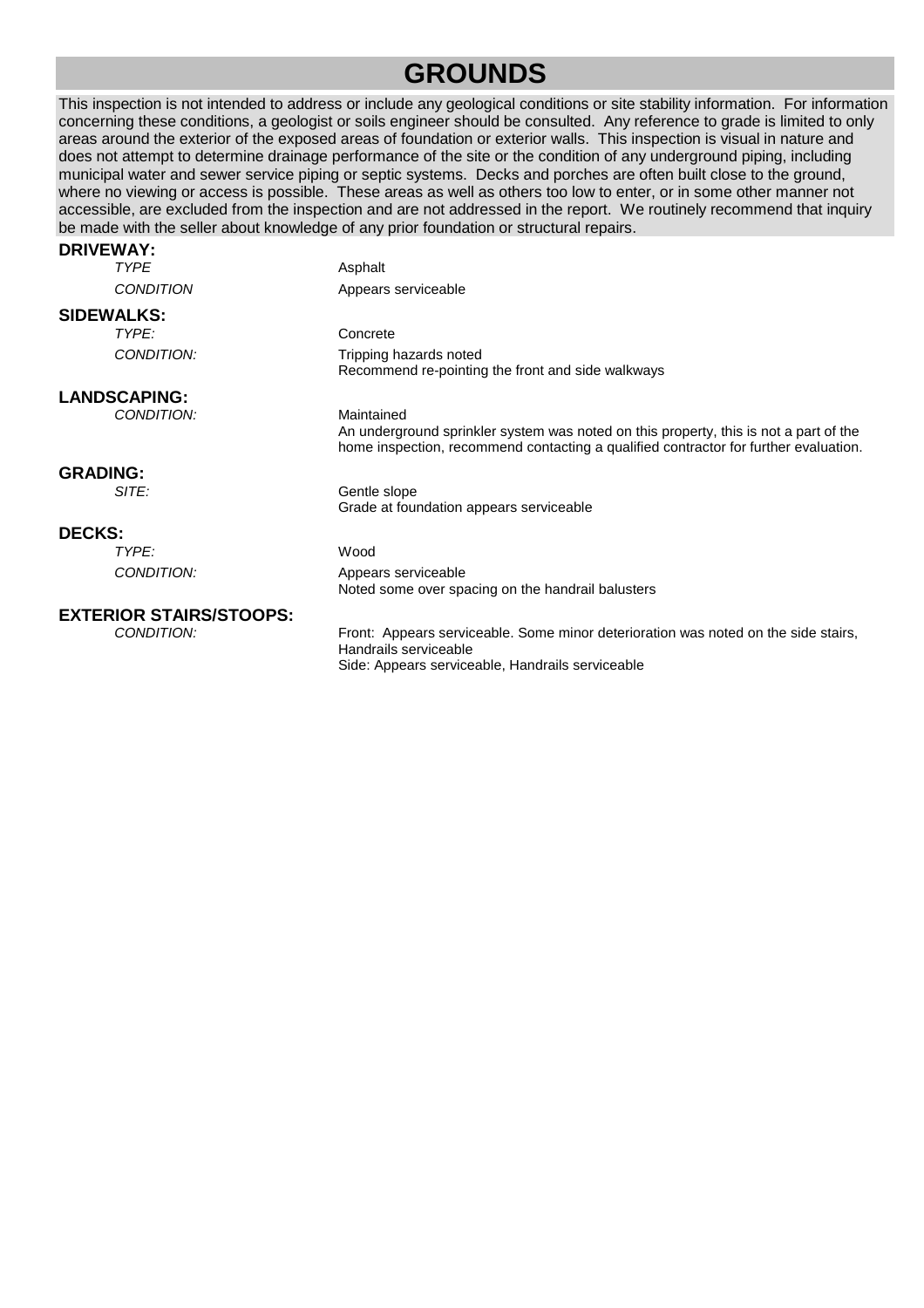### **HEATING - AIR CONDITIONING**

The inspector is not equipped to inspect furnace heat exchangers for evidence of cracks or holes, as this can only be done by dismantling the unit. This is beyond the scope of this inspection. Some furnaces are designed in such a way that inspection is almost impossible. The inspector can not light pilot lights. Safety devices are not tested by the inspector. NOTE: Asbestos materials have been commonly used in heating systems.

Determining the presence of asbestos can ONLY be preformed by laboratory testing and is beyond the scope of this inspection. Thermostats are not checked for calibration or timed functions. Adequacy, efficiency or the even distribution of air throughout a building cannot be addressed by a visual inspection. Electronic air cleaners, humidifiers and de-humidifiers are beyond the scope of this inspection. Have these systems evaluated by a qualified individual. The inspector does not perform pressure tests on coolant systems, therefore no representation is made regarding coolant charge or line integrity. Subjective judgment of system capacity is not a part of the inspection. Normal service and maintenance is recommended on a yearly basis. Determining the condition of oil tanks, whether exposed or buried, is beyond the scope of this inspection. Leaking oil tanks represent an environmental hazard which is sometimes costly to remedy.

#### **HEATING SYSTEM DESCRIPTION:**

| LOCATION OF PRIMARY UNIT:   | Basement                             |
|-----------------------------|--------------------------------------|
| SYSTEM TYPE:                | (2) Carrier, Forced hot water boiler |
| FUEL TYPE AND NOTES:        | <b>Natural Gas</b>                   |
| CAPACITY OF UNIT:           | 245,000 BTU                          |
| APPROXIMATE AGE IN YEARS: 2 |                                      |

#### **HEATING SYSTEM CONDITION:**

| PRIMARY UNIT:                                           | Appears operational<br>We recommend a service contract be placed on the unit.                                                       |
|---------------------------------------------------------|-------------------------------------------------------------------------------------------------------------------------------------|
| BURNERS/HEAT EXCHANGERS: Burner Flame(s) appear typical |                                                                                                                                     |
| PUMP/BLOWER FAN:                                        | Appears Serviceable                                                                                                                 |
| COMBUSTION AIR:                                         | Vents blocked at the exterior, it needs to be cleaned                                                                               |
| <b>VENTING:</b>                                         | Appears serviceable                                                                                                                 |
| NORMAL CONTROLS:                                        | Appear serviceable                                                                                                                  |
| SECONDARY HEATING UNIT:                                 | The ceiling mounted heater in the garage and the wall mounted heater in the basement<br>were not operational at time of inspection. |
| <b>AIR CONDITIONING:</b>                                |                                                                                                                                     |
| TYPE:                                                   | Central<br>Outside air temperature was below 65 degrees. Unable to test system at this time                                         |
| POWER SOURCE:                                           | 220 Volt Electrical disconnect present                                                                                              |
| <i>COMPRESSOR AGE IN YEARS:</i>                         | (3) units all installed in 2010                                                                                                     |
| <b>DUCTWORK:</b>                                        |                                                                                                                                     |

#### **DUCT**

| TYPE:             | Insulated sheet metal, Flexible Round |
|-------------------|---------------------------------------|
| DUCTS/AIR SUPPLY: | Appears serviceable                   |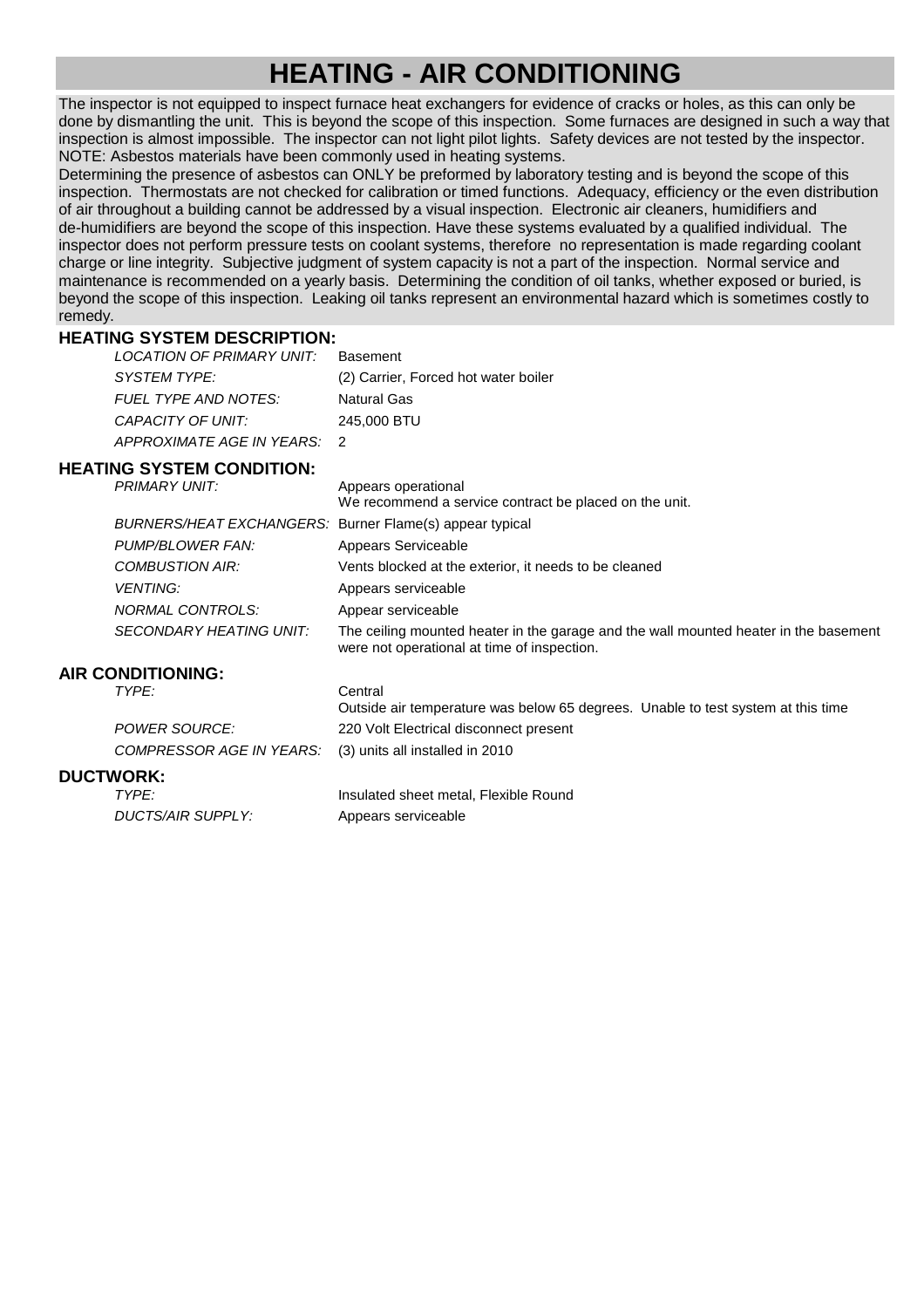### **ELECTRICAL SYSTEM**

Any electrical repairs attempted by anyone other than a licensed electrician should be approached with caution. The power to the entire house should be turned off prior to beginning any repair efforts, no matter how trivial the repair may seen. Aluminum wiring requires periodic inspection and maintenance by a licensed electrician. Operation of time clock motors is not verified. Inoperative light fixtures often lack bulbs or have dead bulbs installed. Light bulbs are not changed during the inspection, due to time constraints. Smoke Alarms should be installed within 15 feet of all bedroom doors, and tested regularly.

#### **SERVICE:**

TYPE AND CONDITION: 200amp **Murray** Underground, 110/220 Volt, Circuit breakers, Appears serviceable **ELECTRICAL PANELS:** MAIN PANEL LOCATION AND NOTES: Basement Appears serviceable Inspector Notes: Grounding system is present SUBPANEL #1 LOCATION: Garage SUBPANEL #2 LOCATION: Basement Appears serviceable SUB PANEL NOTES: It was noted that the sub panel in the garage had the ground and neutral wires improperly connected to the same bus bar. There are two circuit breakers with multiple wires improperly connected to them, further evaluation and repair is recommended. **CONDUCTORS:** ENTRANCE CABLES: Aluminum- OK BRANCH WIRING: Copper, Appears serviceable Knob and Tube electrical wiring may exist in areas of the home that were not visible during the inspection. This type of wiring is outdated and replacement will be needed, further evaluation and repairs by a licensed electrician are recommended. **SWITCHES & OUTLETS:** CONDITION: A representative sampling of switches and outlets was tested. As a whole, outlets and switches throughout the house are in serviceable condition. Ground Fault Circuit Interrupter (GFCI) outlets are recommended for installation at exterior GFCI not operational in bath #4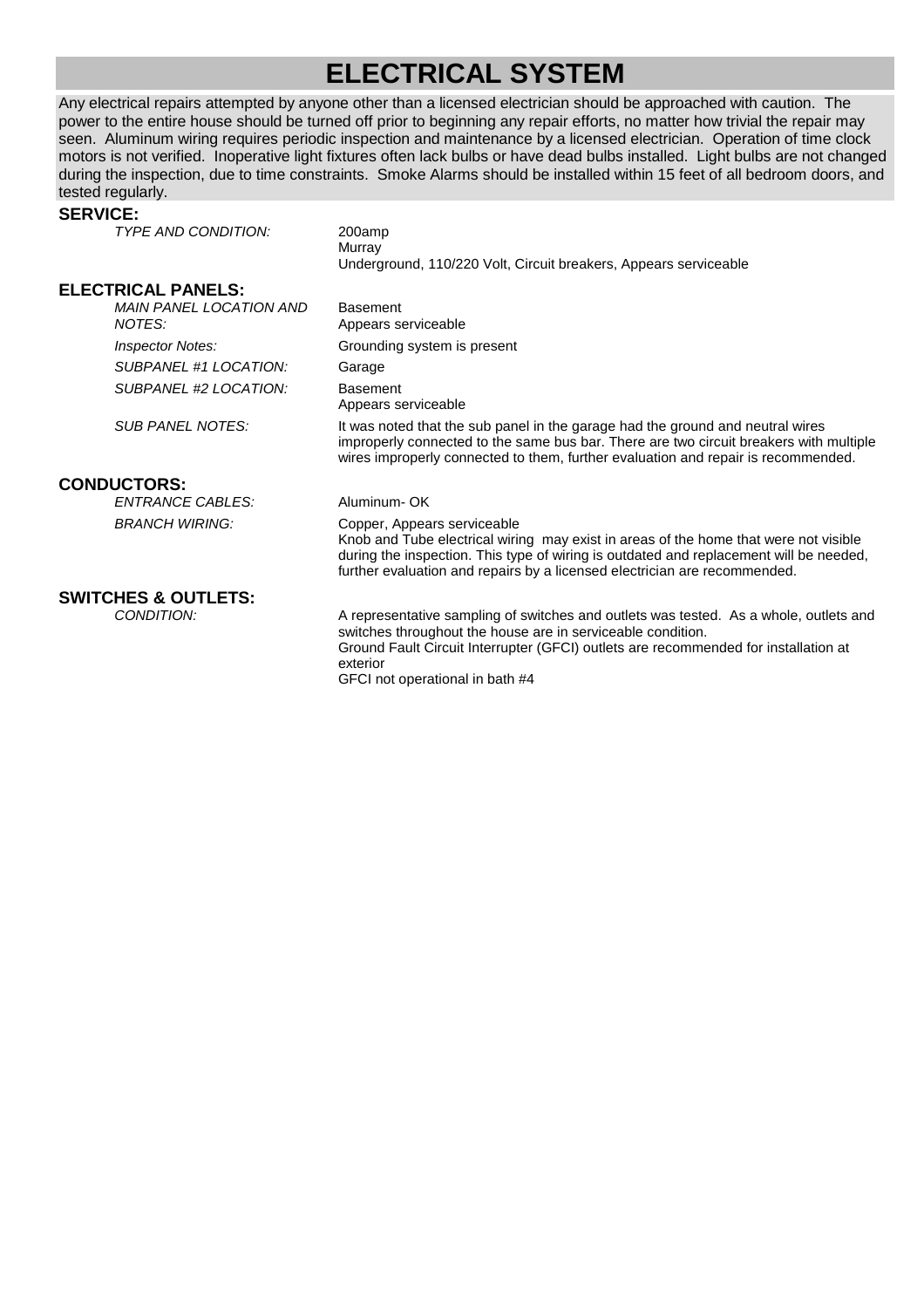### **INTERIOR**

The condition of walls behind wall coverings, paneling and furnishings cannot be judged. Only the general condition of visible portions of floors is included in this inspection. As a general rule, cosmetic deficiencies are considered normal wear and tear and are not reported. Determining the source of odors or like conditions is not a part of this inspection. Floor covering damage or stains may be hidden by furniture. The condition of floors underlying floor coverings is not inspected. Determining the condition of insulated glass windows is not always possible due to temperature, weather and lighting conditions. Check with owners for further information. All fireplaces should be cleaned and inspected on a regular basis to make sure that no cracks have developed. Large fires in the firebox can overheat the firebox and flue liners, sometimes resulting in internal damage.

#### **DOORS:**

|                        | <b>MAIN ENTRY DOOR:</b>                | Appears serviceable                                                                                                                                                                                                         |
|------------------------|----------------------------------------|-----------------------------------------------------------------------------------------------------------------------------------------------------------------------------------------------------------------------------|
|                        | <i><b>INTERIOR DOORS:</b></i>          | Appears serviceable                                                                                                                                                                                                         |
| <b>WINDOWS:</b>        |                                        |                                                                                                                                                                                                                             |
|                        | <b>TYPE &amp; CONDITION:</b>           | Wood, Insulated glass, Casement, Double hung<br>A representative sampling was taken. Windows as a grouping are generally operational.<br>Seal broken on some windows causing condensation build-up between the glass panes. |
| <b>INTERIOR WALLS:</b> |                                        |                                                                                                                                                                                                                             |
|                        | <b>MATERIAL &amp; CONDITION:</b>       | Drywall, Plaster<br>General condition appears serviceable                                                                                                                                                                   |
| <b>CEILINGS:</b>       |                                        |                                                                                                                                                                                                                             |
|                        | <b>TYPE &amp; CONDITION:</b>           | Drywall, Plaster, Tile<br>General condition appears serviceable                                                                                                                                                             |
| <b>FLOORS:</b>         |                                        |                                                                                                                                                                                                                             |
|                        | <b>TYPE &amp; CONDITION:</b>           | Carpet, Wood, Tile<br>General condition appears serviceable                                                                                                                                                                 |
|                        | <b>STAIRS &amp; HANDRAILS:</b>         |                                                                                                                                                                                                                             |
|                        | CONDITION:                             | Interior stairs serviceable<br>Handrail is loose                                                                                                                                                                            |
|                        | <b>FIREPLACE/WOOD BURNING DEVICES:</b> |                                                                                                                                                                                                                             |
|                        |                                        | LOCATION - TYPE - CONDITION: Front entrance area: it was noted that there was no flue damper installed<br>Living Room: gas was shut off to the gas burning unit and it was not inspected. No flue<br>damper is installed.   |

### **SMOKE / FIRE / CARBON MONOXIDE DETECTOR:**<br>COMMENTS: Noted. but not tested

Noted, but not tested Carbon monoxide detector is recommended.

Master bedroom: the fireplace can not function as a wood burning fireplace due to the

coating of mortar installed over the fire brick, unit is decorative only.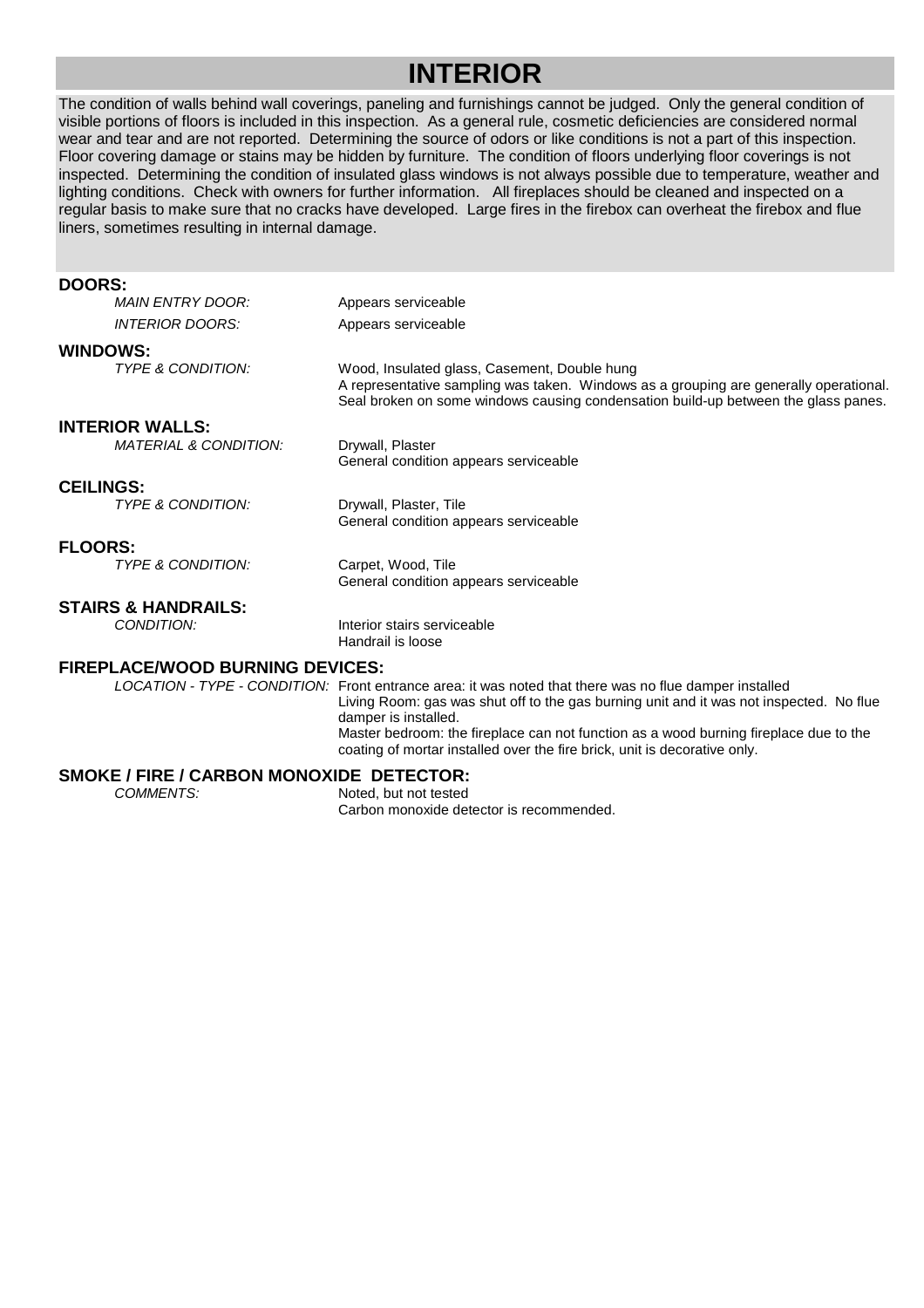### **GARAGE - CARPORT**

Notice: Determining the heat resistance rating of firewalls is beyond the scope of this inspection. Flammable materials should not be stored within closed garage areas.

#### **TYPE:**

LOCATION: Attached

**ROOF:**

**FLOOR:**

**GARAGE DOOR(S):**<br>CONDITION:

Appears serviceable

Same as house

Appears serviceable Automatic door opener(s)- operational Automatic reverse feature needs adjustment however, to insure safe conditions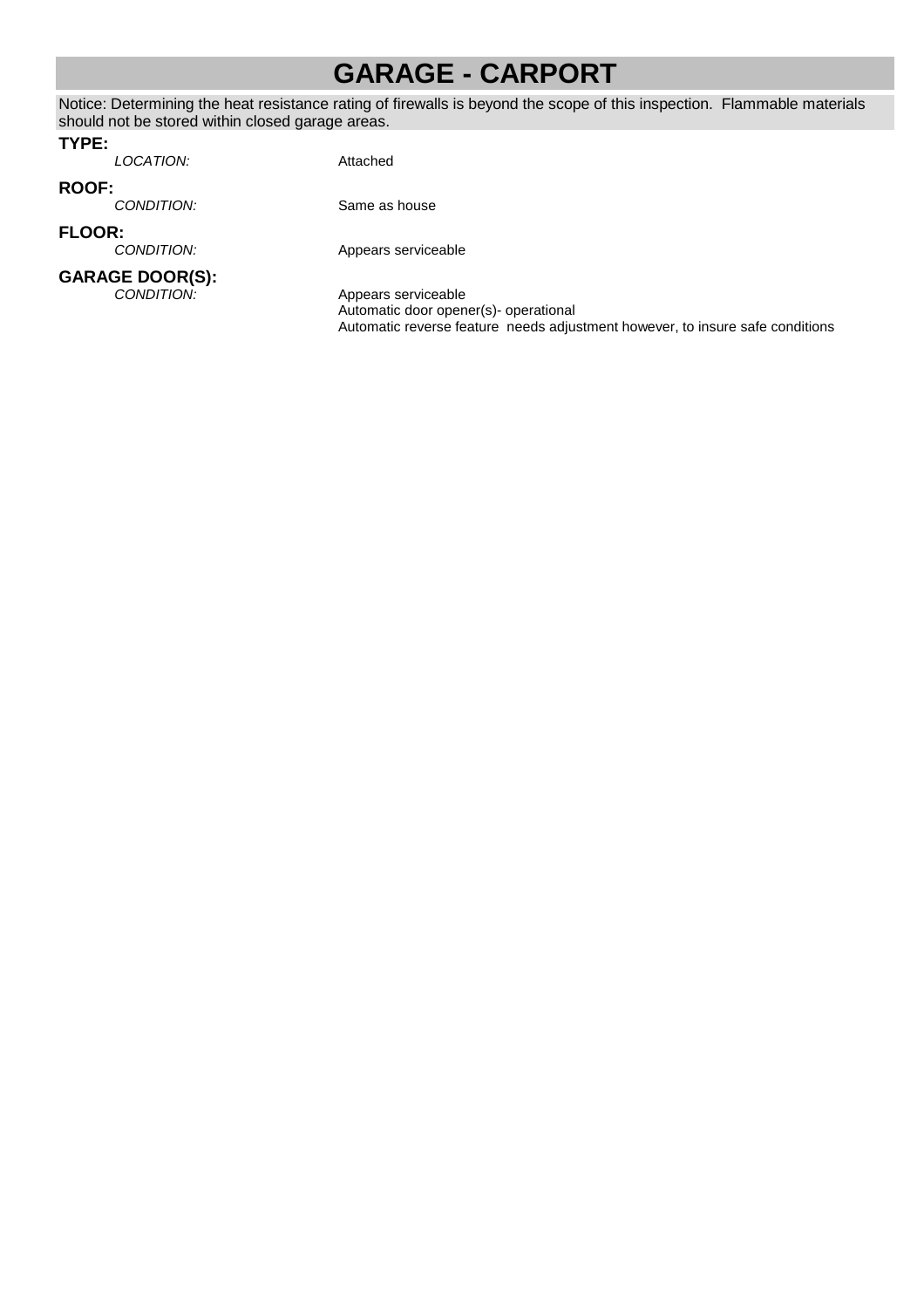### **KITCHEN - APPLIANCES - LAUNDRY**

Inspection of stand alone freezers and built-in ice makers are outside the scope of the inspection. No opinion is offered as to the adequacy of dishwasher operation. Ovens, self or continuous cleaning operations, cooking functions, clocks, timing devices, lights and thermostat accuracy are not tested during this inspection. Appliances are not moved during the inspection. Portable dishwashers are not inspected, as they require connection to facilitate testing.

#### **KITCHEN SINK:**<br>TYPE AND CONDITION: Porcelain, Appears serviceable Faucet is serviceable **RANGE/COOK TOP AND OVEN:** Electric, Appears serviceable **VENTILATION:** TYPE AND CONDITION: Internal **DISHWASHER:** CONDITION: Appears serviceable **GARBAGE DISPOSAL:**<br>CONDITION: Noted an improper outlet for the disposal, repair is recommended. Laundry appliances are not tested or moved during the inspection and the condition of any walls or flooring hidden by them cannot be judged. Drain lines and water supply valves serving washing machines are not operated. Water supply valves may be subject to leaking if turned.

#### **LAUNDRY:**

LOCATION: Basement CONDITION: Plumbing appears serviceable Dryer venting is provided Recommend replacing the washing machine hoses and cleaning and replacing the dryer vent hose